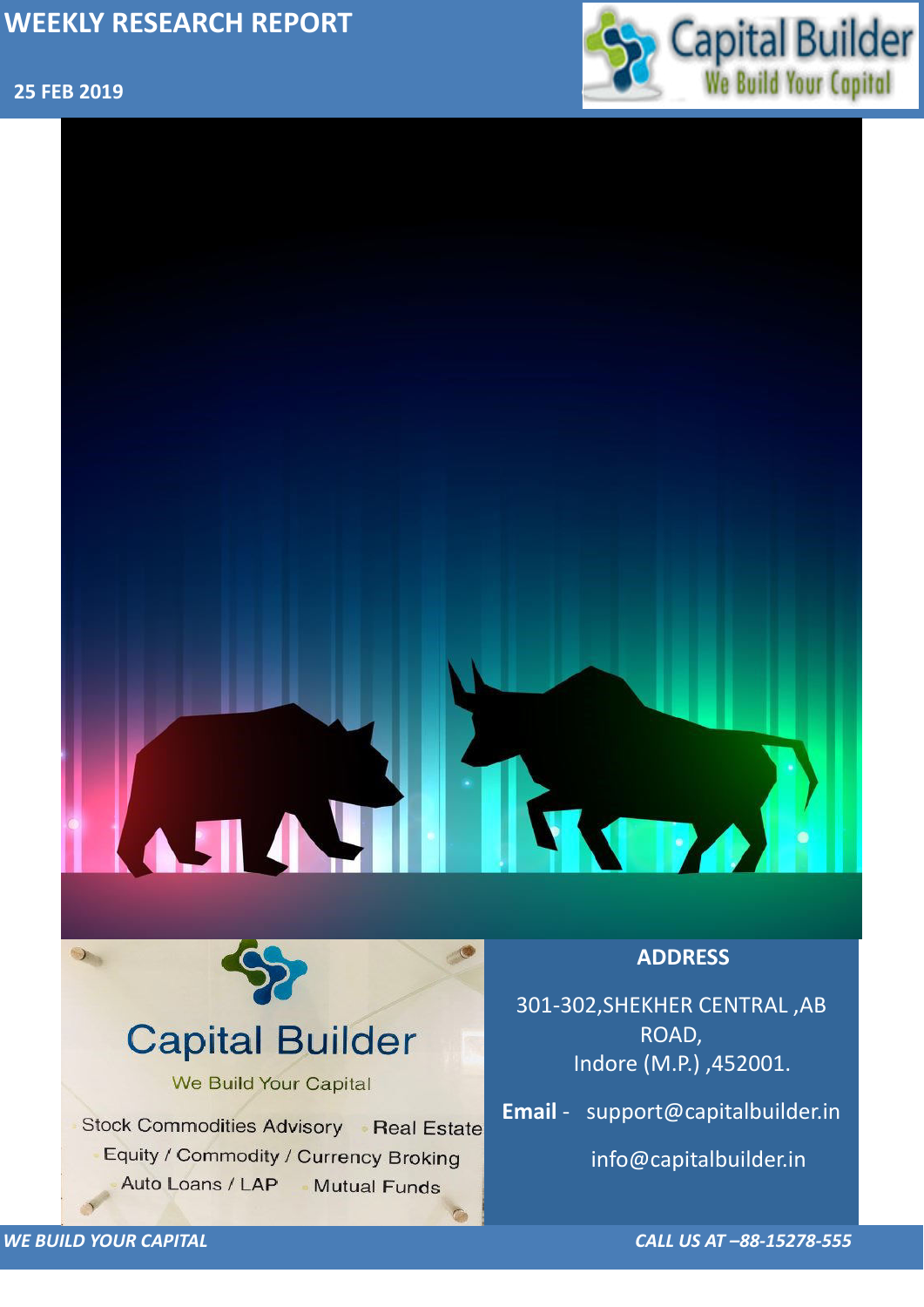## **25 FEB 2019**



#### *WE BUILD YOUR CAPITAL CALL US AT –88-15278-555*

#### **Top stories this week**

Trade tensions, Brexit pose risk to US economy: Federal Reserve The report cited tariffs as a key risk to rising inflation but falling oil prices and a strong dollar could dampen inflation.

Oil hits 2019 highs on US-China trade hopes, but US output weighs Surging US crude oil production, is partly offsetting OPEC's cuts.

PM Modi sees India as \$10-trillion economy with countless startups Speaking at the Global Business Summit here, PM Modi said his government inherited an economy in complete policy paralysis, plagued by runaway inflation and rising current account deficit.

A standard product for different insurance categories is need of the hour

Simple and standard products across different insurance segments is necessary.

RBI bundles NBFCs into 1 type, offering operational flexibility The central bank also decided that exposures to all NBFCs, excluding core investment companies, will be risk weighted as per credit ratings.

FPIs pour Rs 6,311 cr into domestic capital markets, highest in February so far

According to the latest data from the BSE, foreign portfolio investors (FPIs) bought securities worth Rs 10,437.99 crore and sold securities amounting to Rs 4,126.98 crore, translating into a net inflows of Rs 6,311 crore.

5G holds potential to catalyse higher overall economic growth: TRAI In a white paper on 'Enabling 5G in India', the telecom regulator said while 5G will bring new capabilities to fore in areas such as telesurgery and autonomous vehicles, harnessing its full potential would require substantial amount of investment for roll-out of services.

Arun Jaitley defends govt raising issues with RBI, says country more important than institutions

Speaking at the Global Business Summit here, he said the announcements made in three to four months ahead of elections or after the elections are "aberrations" and focus must be in long term direction of policies.

India, US expected to soon finalise a trade package to boost bilateral commerce

India is pressing for exemption from high duty imposed by the US on certain steel and aluminium products, resumption of export benefits to some domestic goods under their Generalised System of Preferences (GSP) as well as greater market access for its products from sectors like agriculture, automobile, auto components and engineering.

The Dow Jones Industrial Average rose 181.18 points, or 0.7 percent, to 26,031.81, the S&P 500 gained 17.79 points, or 0.64 percent, to 2,792.67 and the Nasdaq Composite added 67.84 points, or 0.91 percent, to 7,527.55.

The Sensex was down 26.87 points at 35871.48, while Nifty was up 1.80 points at 10791.70. About 1602 shares have advanced, 906 shares declined, and 148 shares are unchanged.

#### **Top Nifty50 Gainers Weekly**

#### **Weekly Indices Change**

| <b>INDEX</b>       | <b>CLOSE</b> | <b>P.CLOSE</b> | <b>CHANGES %</b> |  |  |
|--------------------|--------------|----------------|------------------|--|--|
| <b>SENSEX</b>      | 35871.48     | 35808.95       | 0.17%            |  |  |
| <b>NIFTY</b>       | 10791.7      | 10724.4        | 0.63%            |  |  |
| <b>MIDCAP</b>      | 14169.74     | 13940.54       | 1.64%            |  |  |
| <b>SMLCAP</b>      | 13517.71     | 13252.81       | 2.00%            |  |  |
| <b>METAL</b>       | 10669.97     | 10014.34       | 6.55%            |  |  |
| <b>OIL&amp;GAS</b> | 13634.56     | 13073.34       | 4.29%            |  |  |
| <b>AUTO</b>        | 18608.14     | 18262.97       | 1.89%            |  |  |
| <b>TECK</b>        | 7528.64      | 7601.07        | $-0.95%$         |  |  |
| <b>BANKEX</b>      | 30091.92     | 29972.02       | 0.40%            |  |  |
| IT                 | 15110.63     | 15378.44       | $-1.74%$         |  |  |
| <b>FMCG</b>        | 11344.28     | 11358.81       | $-0.13%$         |  |  |
| <b>HC</b>          | 13585.8      | 13432.98       | 1.14%            |  |  |
| <b>PSU</b>         | 6670.25      | 6437.14        | 3.62%            |  |  |
| <b>INDEX</b>       | <b>CLOSE</b> | <b>P.CLOSE</b> | <b>% CHANGE</b>  |  |  |
| <b>DOW</b>         | 26031.8      | 25883.2        | 0.57%            |  |  |
| <b>NASDAQ</b>      | 7527.55      | 7472.41        | 0.74%            |  |  |
| <b>FTSE</b>        | 7178.6       | 7236.68        | $-0.80\%$        |  |  |
| <b>NIKKEI</b>      | 21473        | 21289.5        | 0.86%            |  |  |
| <b>HANGSENG</b>    | 28801        | 1.39%<br>28405 |                  |  |  |

| <b>COMPANY</b>                   | <b>VALUE</b> | <b>%CHANGE</b> |  |  |  |
|----------------------------------|--------------|----------------|--|--|--|
| Vedanta                          | 169.65       | $+15.17$       |  |  |  |
| <b>ONGC</b>                      | 148.60       | $+10.07$       |  |  |  |
| <b>Indian Oil Corp</b>           | 137.20       | $+9.37$        |  |  |  |
| <b>Tata Motors Ltd.</b>          | 174.30       | $+7.83$        |  |  |  |
| <b>Tata Steel</b>                | 502.30       | $+7.44$        |  |  |  |
| <b>Top Nifty50 Losers Weekly</b> |              |                |  |  |  |
|                                  |              |                |  |  |  |
| <b>COMPANY</b>                   | <b>VALUE</b> | <b>CHANGE</b>  |  |  |  |
| <b>Tata Consultancy</b>          | 1,925.65     | $-5.13$        |  |  |  |
| <b>Kotak Mahindra Bank</b>       | 1,237.90     | $-3.56$        |  |  |  |
| <b>IndusInd Bank</b>             | 1,462.80     | $-3.09$        |  |  |  |
| <b>Coal India</b>                | 214.95       | $-2.27$        |  |  |  |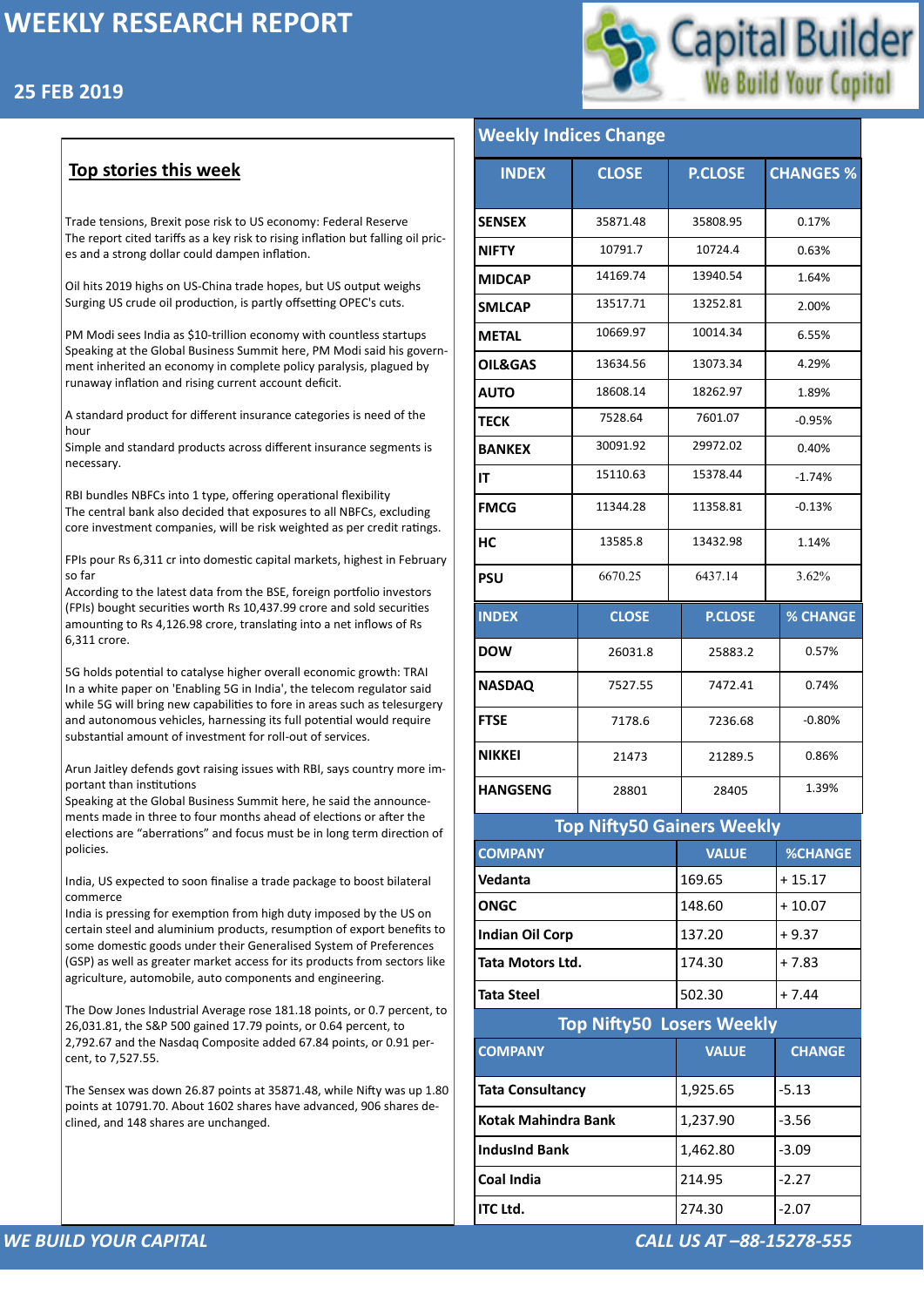## **25 FEB 2019**

**Weekly Indices Recommendati** 



| <b>WE BUILD YOUR CAPITAL</b><br>CALL US AT -88-15278-555 |                   |                |               |               |       |                |
|----------------------------------------------------------|-------------------|----------------|---------------|---------------|-------|----------------|
|                                                          | <b>BANK NIFTY</b> | 26241          | 26517         | 26911         | 27189 | 27583          |
|                                                          | <b>NIFTY</b>      | 10449          | 10587         | 10759         | 10897 | 11069          |
|                                                          | <b>INDICES</b>    | S <sub>2</sub> | $\mathsf{S}1$ | <b>PIVOTS</b> | R1    | R <sub>2</sub> |

**NIFTY**





**STRATEGIES:-**

**STRATEGIES:-**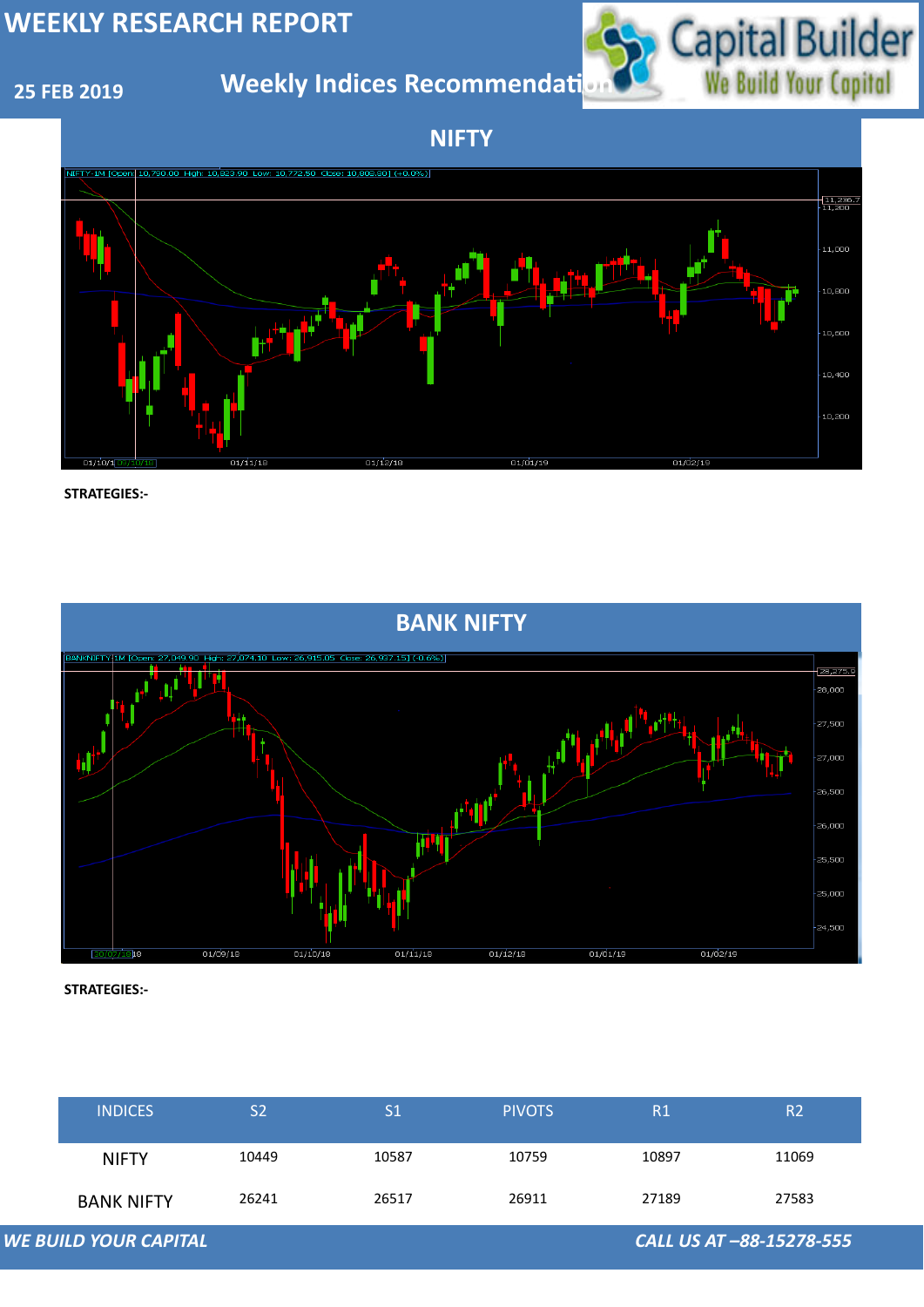# Capital Builder

## **25 FEB 2019**

## **EQUITY CASH & FUTURE**

#### **STOCK RECOMMENDATIONS [FUTURE]**

#### **1. DABUR**



#### **2. SBIN**



DABUR is looking bullish on charts we advise you to buy ABOVE 435 with a stop loss of 425 for the target of 440-450.

|                                                          | <b>BTST CASH BUYING SCRIPT</b>    |              |            |           |  |  |
|----------------------------------------------------------|-----------------------------------|--------------|------------|-----------|--|--|
|                                                          | <b>SCRIPT</b>                     | <b>LEVEL</b> | <b>TGT</b> | <b>SL</b> |  |  |
|                                                          | <b>INFRATEL</b>                   | 315          | 316.50-321 | 312.30    |  |  |
|                                                          | <b>BTST FUTURES BUYING SCRIPT</b> |              |            |           |  |  |
|                                                          | <b>SCRIPT</b>                     | <b>LEVEL</b> | <b>TGT</b> | <b>SL</b> |  |  |
|                                                          | <b>BATAINDIA</b>                  | 1308         | 1313-1331  | 1296      |  |  |
| <b>WE BUILD YOUR CAPITAL</b><br>CALL US AT -88-15278-555 |                                   |              |            |           |  |  |

SBIN is looking bullish on charts. We advice you to buy ABOVE 271 with a stop loss of 263 for the target of 274-280